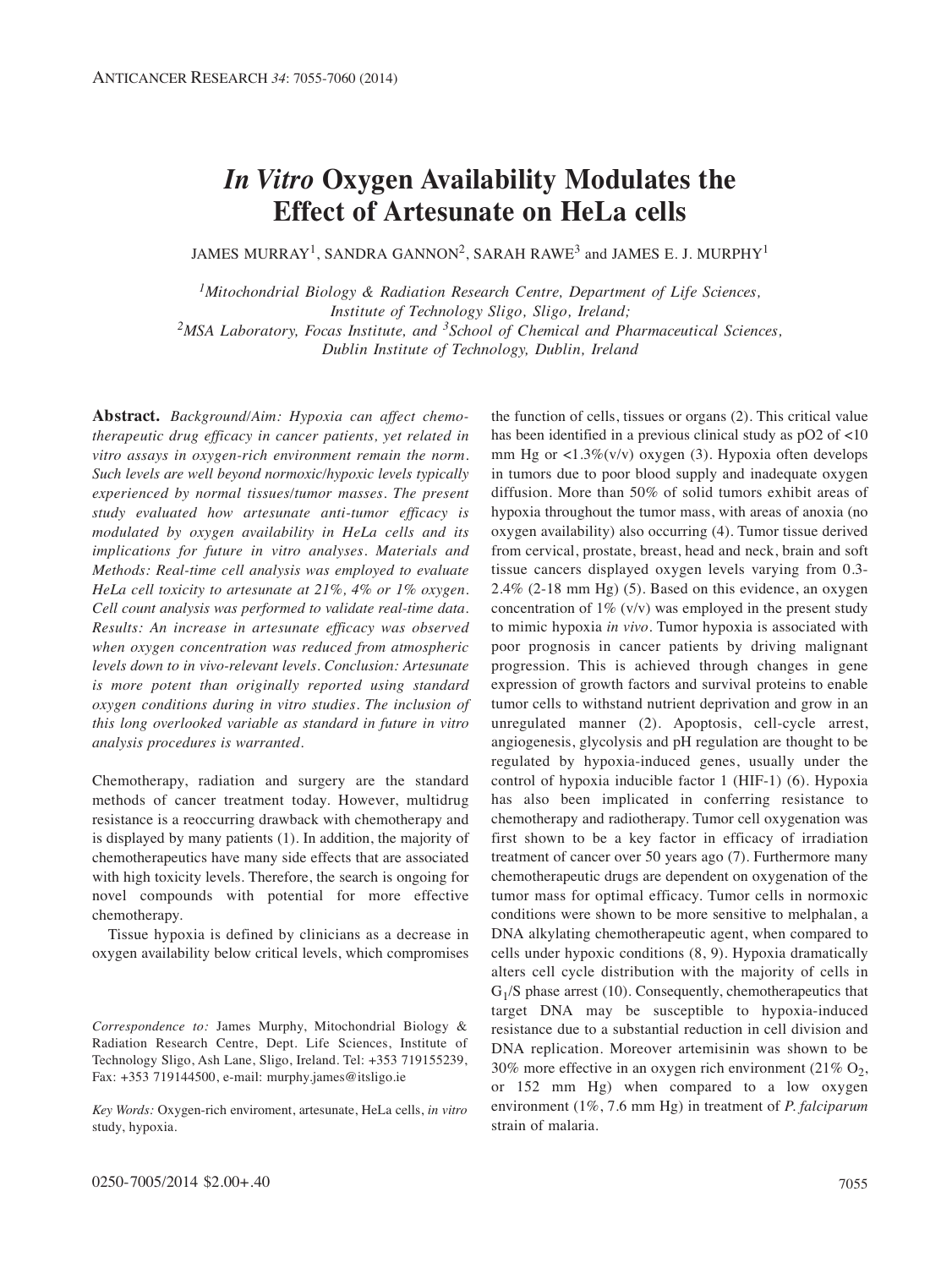Despite evidence suggesting that hypoxia is crucial in chemotherapy outcome, almost all *in vitro* evaluation of novel compounds is performed in standard oxygen-rich environments (20-21%  $O_2$  or 152-160 mm Hg) (11-13). This is markedly different from the normoxic oxygen levels typical of normal cells *in vivo* or indeed from the hypoxic or anoxic regions of a typical tumor mass. Several studies have investigated tissue oxygenation levels *in vivo* both in the case of tumor and non-tumor tissue (5, 14). The oxygen concentration in many non-tumor tissues *in vivo* is approximately 4-5% (38 mmHg) (normoxia) and is maintained within a narrow optimal range. This range however varies between tissue types. For example lung tissue oxygenation can be up to 14% (30-38 mm Hg) whereas liver and bone cartilage is usually within a 2-8% (15-61 mm Hg) range (15). Tumor tissue derived from cervical cancer, prostate cancer, breast cancer, head and neck carcinoma, glioblastoma and soft tissue carcinoma displayed oxygen levels varying from 0.3-2.4% (2-18 mmHg) (5).

Artemisinin is a sequiterpene lactone containing a 1,2,4 trioxane ring within its chemical structure. Artemisinin was first isolated from the Chinese herb quinghaosu (*Artemisia annua* or annual wormwood) in 1972 (16). Artemisinin has been used for centuries as an effective Chinese medicine for treatment of fevers, *P. falciparum* and *P. vivax* malaria strains. Naturally-occurring artemisinin has low solubility in oil and water prompting the production and use of several semisynthetic derivatives such as Artemether, Arteether and Artesunate (ART). All are effective against multidrug-resistant plasmodium strains of malaria. Interestingly, artemisinin and semi-synthetic derivatives have also been shown to have potent anticancer properties both *in vitro* and *in vivo* (17-20). It was reported by Nakase *et al.* (2008) that artemisinin and its derivatives induce apoptosis in -the very aggressive- Kaposi's sarcoma cells. Treatment of human vein endothelial cells (HUVEC) with concentrations above 2.5 μM resulted in cell growth inhibition, which increased with drug concentration. Fifty-five different cell lines from the Developmental Therapeutics Program of the National Cancer Institute NCI were treated with ART, resulting in growth inhibition of a multitude of cancer cell lines including leukaemia, breast, colon, ovarian, prostate, central nervous system (CNS), melanoma and lung cancer (22).) Furthermore ART was effective against 15 out of 16 neuroblastoma cell lines tested in a recent investigation (23). A major advantage of artesunate is the lack of cross resistance. ART and similar derivatives are valuable in the treatment of multidrug-resistant strains of malaria worldwide. Cancer therapy is also frequently adversely affected by the development of resistance by tumors. This has prompted researchers to determine whether multidrug-resistant tumors could be effectively treated with ART. ART was shown to be effective against multidrug-resistant small cell lung cancer (SCLC) cell line H69VP when preloading of cells with

transferrin was performed (24). ART was shown to be just as potent against multidrug-resistant cell lines that over-express MDR1/P glycoprotein, MRP1 and BCRP (25). Additionally, hydroxyurea-resistant CEM/HUR90 cells and methotrexateresistant CEM/MTX1500LV cells also exhibited no cross resistance to ART. On the evidence of such research, artesunate and similar derivatives could be utilised for treatment of cancers displaying inherent multidrug resistance. However, cancer cells with up-regulated expression of antioxidants such as glutathione transferase have shown resistance to ART by reversal of the ROS-induced damage (25).

In the present study, a novel real-time cell analysis software was employed to investigate HeLa cell sensitivity to ART in varying oxygen environments of atmospheric oxygen, normoxia and hypoxia. This impedance-based, label-free assay was chosen ahead of alternative cellular assays such as MTT due to a potential effect of varying oxygen on cellular metabolism (26). The xCELLigence System measures electrical impedance across microelectrodes integrated on the bottom of cell culture plates. Impedance data are automatically converted to Cell Index (CI) values by the software. Cell index is defined as a relative change in electrical impedance created by attached cells, which is indicative of cell number, cellular adhesion, cell proliferation, cell size and morphology. As cells detach and die the cell-covered area reduces and CI values decrease. Thus xCELLigence system offers a much more informative and dynamic cell analysis in real time when compared to static endpoint analysis at selected time points.

# **Materials and Methods**

*Cell culture.* HeLa cervical cancer cells (European Collection of Cell Cultures) were cultured in Dulbecco's Modified Essential Medium (DMEM F12) (Sigma Aldrich, Dorset, UK) supplemented with 5% Foetal Bovine Serum (Sigma Aldrich) and 1% penicillin /streptomycin (Sigma Aldrich) and 1% L-Glutamine (Sigma Aldrich). Cells were maintained at 37˚C, 95% humidity, 5% (v/v) CO2. Cells were also maintained at Oxygen concentrations of either 1% (v/v) (7.6 mmHg), 4% (v/v) (30 mmHg) or 21% (v/v) (160 mm Hg) for a minimum of 24 h before any experiment was commenced and until analysis was completed.

*Preparation and addition of artesunate.* ART was kindly provided by Dr Sarah Rawe, School of Chemical and Pharmaceutical Sciences, Dublin Institute of Technology. ART was dissolved in dimethyl sulfoxide (DMSO) and further diluted in complete DMEM F12 medium, such that when added to cells, the final concentration of DMSO in all cells was maintained at 0.1% (v/v).

*Real-time cell analysis.* E-plates (ACEA Biosciences, San Diego, CA, USA) were seeded with 4-5×103 HeLa cells per well, 24 h before artesunate exposure. E-plates were placed within the cradle of an xCELLigence DP Real Time Cell Analyser that remained inside the incubator for the duration of the experiment. 24 h postseeding, half the medium was removed from each well and replaced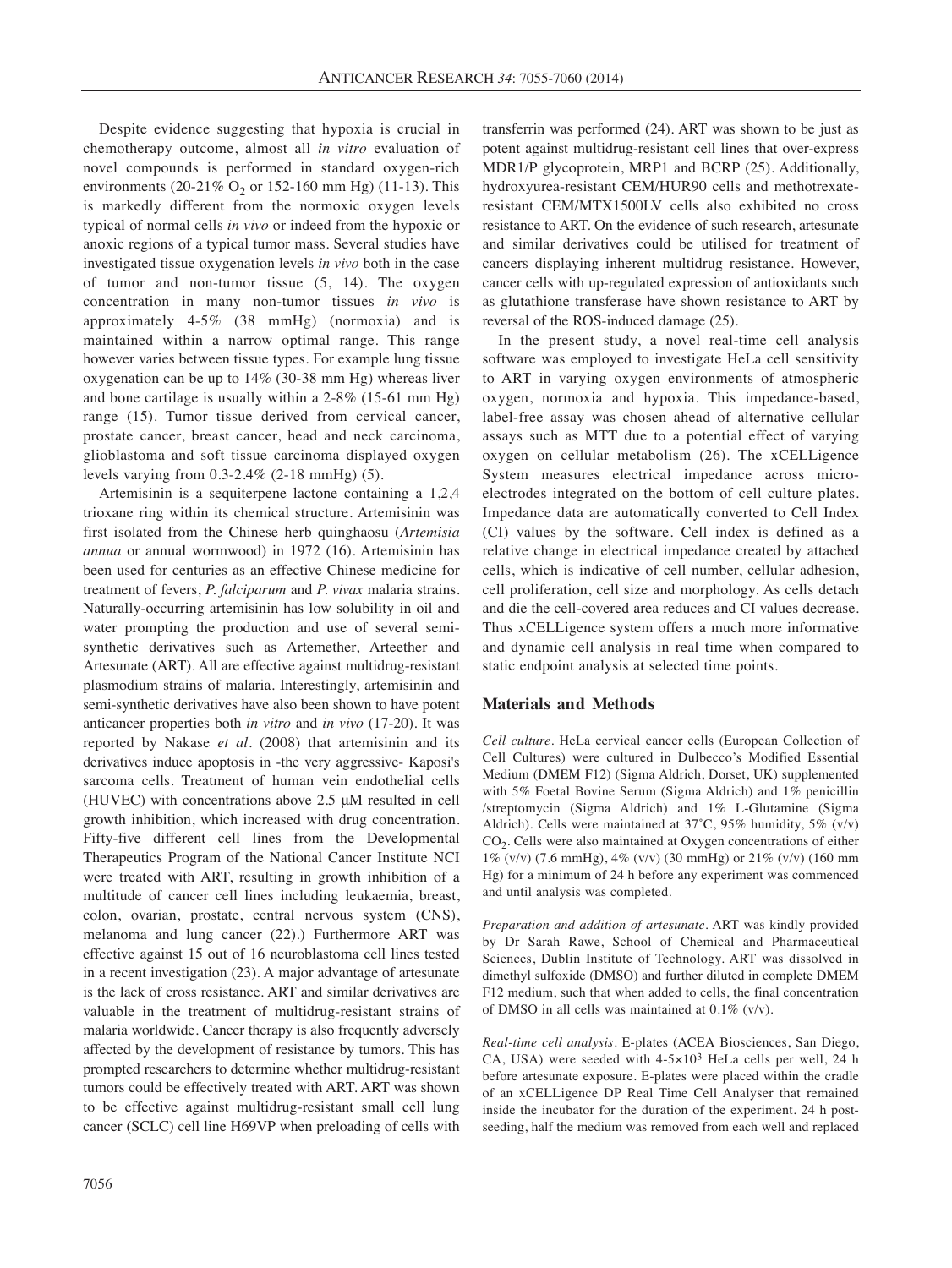with an equal volume of either fresh complete medium,  $0.2\%$  (v/v) DMSO in fresh complete medium, 0.2% (v/v) DMSO + 20 μM ART in fresh complete medium or  $0.2\%$  (v/v) DMSO + 100  $\mu$ M ART in fresh complete medium. Cell growth data was captured every 15 min for the duration of the experiment, beginning 24 h before drug addition and continuing for a minimum of 48 h post drug addition and is displayed by the built-in software as "Cell Index".

*Cell count analysis*. HeLa cells were seeded on a 6-well plate (Sarstedt, Nümbrecht, Germany) at 100,000-120,000 cells per well (equal density to real time cell analysis). 24 h post-seeding, half the medium was removed from each well and replaced with an equal volume of either fresh complete medium, 0.2% (v/v) DMSO in fresh complete medium,  $0.2\%$  (v/v) DMSO + 20 μM ART in fresh complete medium or  $0.2\%$  (v/v) DMSO + 100 μM ART in fresh complete medium. Cells were harvested and counted 0, 24 or 48 h later using a Z2 Particle Analyser (Beckman Coulter, Miami, FL, USA). Cell counts are expressed as a percentage of control.

### **Results**

*In vitro* real-time cell analysis was performed at three different oxygen concentrations, 21% (atmospheric), 4% (normoxia) and 1% (hypoxia). Cells were either exposed to no change (DMEM only), vehicle-only, 10 μM artesunate or 50 μM artesunate (Figure 1). In atmospheric oxygen conditions, it could be observed that 10 μM artesunate began to inhibit cell growth 24 h post-treatment, whereas 50 μM artesunate caused HeLa cell death as early as 12 h after drug treatment. Interestingly, when oxygen availability was reduced to that of normoxic conditions, an increase in artesunate efficacy was observed. This was particularly evident in cells exposed to 10 μM artesunate, where growth inhibition was observed 12 h post-drug addition and a substantial reduction was observed 48 h post-addition. In normoxia, 50 μM artesunate resulted in HeLa cell cytotoxicity after 10 h and was fatal to all cells by 48 h.

When artesunate was analysed in hypoxic conditions, a similar increase in HeLa cell sensitivity to the drug was observed; 10μM artesunate caused considerable cell growth inhibition when compared to sham exposed control. Furthermore 50μM artesunate treatment induced cell cytotoxicity after just 10 h, resulting in almost complete cell death after 48 h.

Cell survival analysis was performed by counting cells in a Beckman Coulter Z2 particle analyser. Experiments were performed at three different oxygen concentrations, 21% (atmospheric), 4% (normoxia) and 1% (hypoxia). Cells were either exposed to no change, 0  $\mu$ M, 10  $\mu$ M or 50  $\mu$ M artesunate 24 h after seeding and cells were counted at 0, 24 or 48 h post exposure. All data are expressed as a percentage of cell numbers at 0 h post-artesunate exposure (Figure 2). Artesunate reduced cell number in a dose-dependent manner at all 3 oxygen environments. However, an enhanced cell sensitivity at lower oxygen concentrations was evident, particularly at the dose of 10 μM.

#### **Discussion**

Hypoxic regions are typically present within solid tumor masses due to inadequate blood supply. Hypoxia is associated with a more aggressive tumor phenotype, which often displays resistance to chemotherapy and radiotherapy (3, 4, 7, 27, 28). Moreover chemotherapeutic drugs are often dependent on oxygenation of the tumor mass for optimal efficacy (8, 9). However, despite the evidence that tissue oxygenation is important in response to chemotherapy, almost all *in vitro* cytotoxic assays to date have been performed in standard oxygen rich environment of  $21\%$  (v/v) or 160 mmHg. This is markedly different to tissue oxygen levels *in vivo* with many tissues of the body having 4% oxygenation (normoxia). This range however varies between tissue types. Lung tissue oxygenation can be up to 14% (14), whereas liver and bone cartilage is usually within the 2-8% oxygen range (15). Conversely tumor tissue derived from cervical cancer, prostate cancer, breast cancer, head and neck carcinoma, glioblastoma and soft tissue carcinoma displayed oxygen levels varying from 0.3-2.4% (2-18 mmHg) (5).

In the present study novel real-time cell analysis (RTCA) software was employed to investigate the effect of oxygen in potentiating cellular response to anticancer agents. This new impedance based assay is non-invasive and label-free, providing dynamic detection of changes in cell proliferation, cell number, cellular adhesion, cell size and morphology in real time rather than at selected end-points on a bar graph. The resulting data are automatically converted to cell index (CI) by the software (29, 30). As cells detach and die (due to cytotoxic agent) the surface area covered by cells is reduced and CI values decrease. For this study it was necessary to choose a well-studied drug with anticancer activity. Artesunate (ART) is a semi-synthetic derivative of artemisinin with anti-malarial and anti-cancer activity and was chosen for this analysis (22). HeLa cervical cancer cells were employed as a tumor cell line model and are known to be sensitive to artesunate (31, 32) though notably when analyzed in oxygen-rich conditions. In this study we demonstrated that ART potency against HeLa cervical cancer cells is enhanced as oxygen concentration is varied from atmospheric levels to *in vivo*-relevant normoxia and hypoxia. In atmospheric oxygen conditions (Figure 1), it could be observed that ART began to inhibit cell growth in a dosedependent manner with 50 μM ART resulting in HeLa cell death as early as 12 h post-drug treatment. However, when oxygen availability was reduced to *in vivo* body relevant oxygen concentrations of 4% (normoxia) and 1% (hypoxia), a significant increase in ART efficacy was observed. This was particularly evident in cells exposed to 10 μM ART, where growth inhibition was observed as early as 10 h posttreatment. Furthermore, 50 μM artesunate resulted in HeLa cell cytotoxicity after 10 h and was fatal to all cells by 48 h.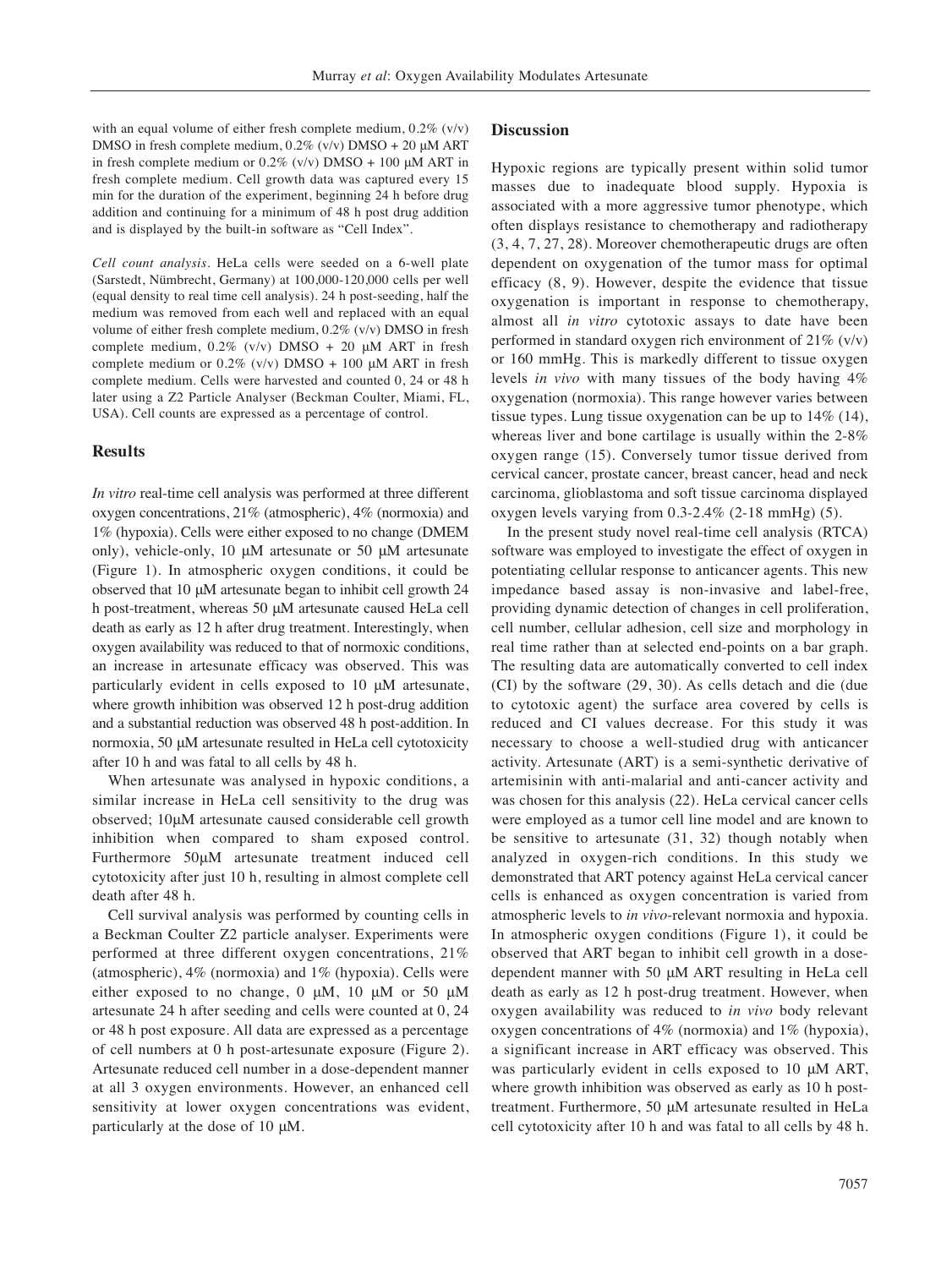

Figure 1. *Real-time cell analysis of HeLa cells in (A) 21% oxygen, (B) 4% oxygen or (C) 1% oxygen conditions. HeLa cells seeded at 5×103 cells/well, treated with drugs after 24 h growth and monitored using real-time cell analysis until experiment end at 72 h. Cell viability is plotted as cell index (CI) on y axis. Each real time experiment was performed 3 times.*

When ART was analyzed in hypoxic conditions, a similar increase in HeLa cell sensitivity to the drug was observed compared to that of atmospheric oxygen. This is significant, since many aggressive malignant tumors exhibit areas of hypoxic tissue (33).

Therefore artesunate, and indeed many other chemotherapeutic agents assessed at atmospheric oxygen, may be more



Figure 2. *HeLa survival assay: HeLa cells maintained in either (A) 21% oxygen, (B) 4% oxygen or (C) 1% oxygen conditions. HeLa cells seeded in 6-well plates were counted to measure relative cell survival and are expressed as a percentage of cell numbers at time zero drug addition. All data is representative of triplicate experiments (±SD). Differences between treated/exposed and sham exposed/control cell populations were analyzed using one-way ANOVA, with Tukey post hoc test using p<0.05 as the criterion for significance (\*p≤0.05 , \*\*p≤0.01, \*\*\*p≤0.001).*

potent against cancer cells *in vivo* than originally thought. Cell count analysis was also performed (Figure 2) to corroborate with RTCA as this is a relatively new technique. By investigating cell numbers at 0, 24 and 48 h post-drug exposure, a similar dose-dependent response of HeLa to Artesunate can be observed. A significant increase in drug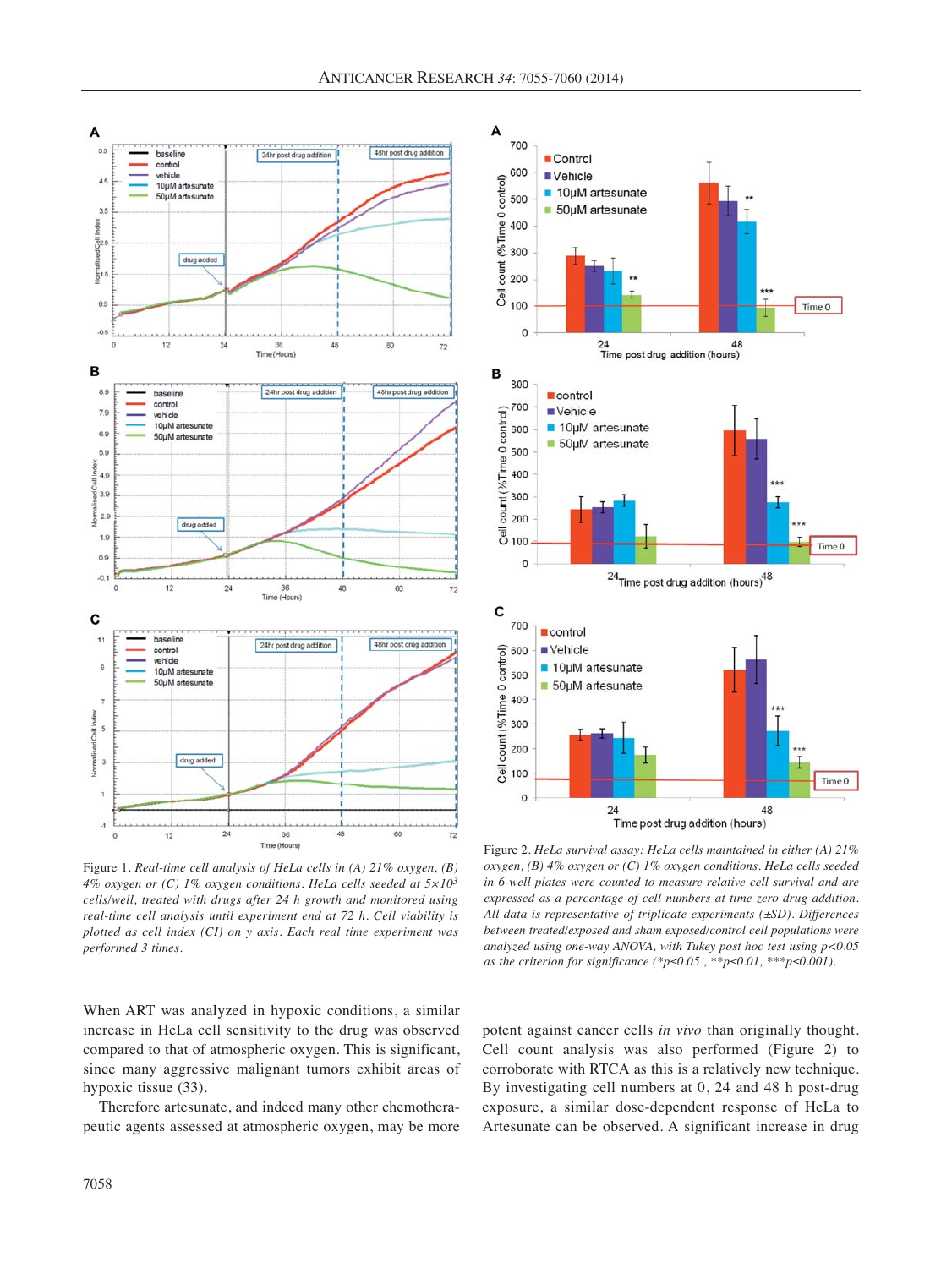efficacy can be observed in 10 μM artesunate when oxygen availability is lowered below 4% oxygen, further supporting real-time data.

Treatment of HeLa cervical cancer cells with artesunate at varying oxygen conditions of atmospheric, normoxia and hypoxia revealed an increase in ART efficacy when oxygen levels were lowered to *in vivo* levels. ART is even more potent than originally reported during *in vitro* studies. Additionally, static end-point assays such as MTT, which rely on mitochondria, may be far more active at atmospheric conditions, than would otherwise be at normoxia. Consequently there is a need to factor this long overlooked variable as standard procedure for future *in vitro* analyses. Oxygen concentration is a parameter that can no longer be overlooked for future design of *in vitro* analyses.

## **Acknowledgements**

This study is part of an on-going research programme funded by the Irish Research Council Postgraduate Scholarship Programme (RS/2012/180).

#### **References**

- 1 Szakács G, Paterson JK, Ludwig J a, Booth-Genthe C and Gottesman MM: Targeting multidrug resistance in cancer. Nat Rev Drug Discov *5*: 219-234, 2006.
- 2 Hockel M and Vaupel P: Tumor Hypoxia: Definitions and Current Clinical, Biologic, and Molecular Aspects. JNCI J Natl Cancer Inst *93*: 266-276, 2001.
- 3 Höckel M, Knoop C, Schlenger K, Vorndran B, Baussmann E, Mitze M, Knapstein PG and Vaupel P: Intratumoral pO2 predicts survival in advanced cancer of the uterine cervix. Radiother Oncol *26*: 45-50, 1993.
- 4 Vaupel P and Mayer A: Hypoxia and anemia: effects on tumor biology and treatment resistance. Transfus Clin Biol *12*: 5-10, 2005.
- 5 Brown JM and Wilson WR: Exploiting tumour hypoxia in cancer treatment. Nat Rev Cancer *4*: 437-447, 2004.
- 6 Harris AL: Hypoxia a key regulatory factor in tumour growth. Nat Rev Cancer *2*: 38-47, 2002.
- 7 Gray LH, Conger AD, Ebert M, Hornsey S, and Scott OCA: The Concentration of Oxygen Dissolved in Tissues at the Time of Irradiation as a Factor in Radiotherapy. Br J Radiol *26*: 638-648, 1953.
- 8 Teicher BA, Lazo JS, and Sartorelli AC: Classification of antineoplastic agents by their selective toxicities toward oxygenated and hypoxic tumor cells. Cancer Res *41*: 73-81, 1981.
- 9 Teicher BA, Holden SA, and Jacobs JL: Approaches to defining the mechanism of enhancement by Fluosol-DA 20% with carbogen of melphalan antitumor activity. Cancer Res *47*: 513- 518, 1987.
- 10 Krtolica a, Krucher N a, and Ludlow JW: Molecular analysis of selected cell cycle regulatory proteins during aerobic and hypoxic maintenance of human ovarian carcinoma cells. Br J Cancer *80*: 1875-1883, 1999.
- 11 Lelong-Rebel I, Brisson C, Fabre M, Bergerat J-P, and Rebel G: Effect of pO2 on antitumor drug cytotoxicity on MDR and non-MDR variants selected from the LoVo metastatic colon carcinoma cell line. Anticancer Res *28*: 55-68, 2008.
- 12 Preston TJ, Henderson JT, McCallum GP, and Wells PG: Base excision repair of reactive oxygen species-initiated 7,8-dihydro-8-oxo-2'-deoxyguanosine inhibits the cytotoxicity of platinum anticancer drugs. Mol Cancer Ther *8*: 2015-2026, 2009.
- 13 Panda D, Rathinasamy K, Santra MK, and Wilson L: Kinetic suppression of microtubule dynamic instability by griseofulvin: implications for its possible use in the treatment of cancer. Proc Natl Acad Sci USA *102*: 9878-9883, 2005.
- 14 Movsas B, Chapman JD, Hanlon AL, Horwitz EM, Pinover WH, Greenberg RE, Stobbe C and Hanks GE: Hypoxia in human prostate carcinoma: an Eppendorf PO2 study. Am J Clin Oncol *24*: 458-461, 2001.
- 15 Papandreou I, Powell A, Lim AL and Denko N: Cellular reaction to hypoxia: sensing and responding to an adverse environment. Mutat Res *569*: 87-100, 2005.
- 16 Klayman DL: Qinghaosu (artemisinin): an antimalarial drug from China. Science *228*: 1049-1055, 1985.
- 17 Stockwin LH, Han B, Yu SX, Hollingshead MG, ElSohly MA, Gul W, Slade D, Galal AM, Newton DL and Bumke MA: Artemisinin dimer anticancer activity correlates with hemecatalyzed reactive oxygen species generation and endoplasmic reticulum stress induction. Int J Cancer *125*: 1266-1275, 2009.
- 18 Crespo-Ortiz MP and Wei MQ: Antitumor activity of artemisinin and its derivatives: from a well-known antimalarial agent to a potential anticancer drug. J Biomed Biotechnol *2012*: 247597, 2012.
- 19 Nakase I, Lai H, Singh NP and Sasaki T: Anticancer properties of artemisinin derivatives and their targeted delivery by transferrin conjugation. Int J Pharm *354*: 28-33, 2008.
- 20 Lai H and Singh NP: Oral artemisinin prevents and delays the development of 7,12-dimethylbenz[a]anthracene (DMBA) induced breast cancer in the rat. Cancer Lett *231*: 43-48, 2006.
- 21 Nakase I, Lai H, Singh NP, and Sasaki T: Anticancer properties of artemisinin derivatives and their targeted delivery by transferrin conjugation. Int J Pharm *354*: 28-33, 2008.
- 22 Efferth T, Dunstan H, Sauerbrey A, Miyachi H and Chitambar CR: The anti-malarial artesunate is also active against cancer. Int J Oncol *18*: 767-773, 2001.
- 23 Michaelis M, Kleinschmidt MC, Barth S, Rothweiler F, Geiler J, Breitling R, Mayer B, Deubzer H, Witt O, Kreuter J, Doerr HW, Cinatl J, and Cinatl J: Anti-cancer effects of artesunate in a panel of chemoresistant neuroblastoma cell lines. Biochem Pharmacol *79*: 130-136, 2010.
- 24 Sadava D, Phillips T, Lin C, and Kane SE: Transferrin overcomes drug resistance to artemisinin in human small-cell lung carcinoma cells. Cancer Lett *179*: 151-156, 2002.
- 25 Efferth T: Mechanistic perspectives for 1,2,4-trioxanes in anticancer therapy. Drug Resist Updat *8*: 85-97, 2005.
- 26 Twentyman PR and Luscombe M: A study of some variables in a tetrazolium dye (MTT) based assay for cell growth and chemosensitivity. Br J Cancer *56*: 279-285, 1987.
- 27 Gatenby RA, Kessler HB, Rosenblum JS, Coia LR, Moldofsky PJ, Hartz WH, and Broder GJ: Oxygen distribution in squamous cell carcinoma metastases and its relationship to outcome of radiation therapy. Int J Radiat Oncol *14*: 831-838, 1988.